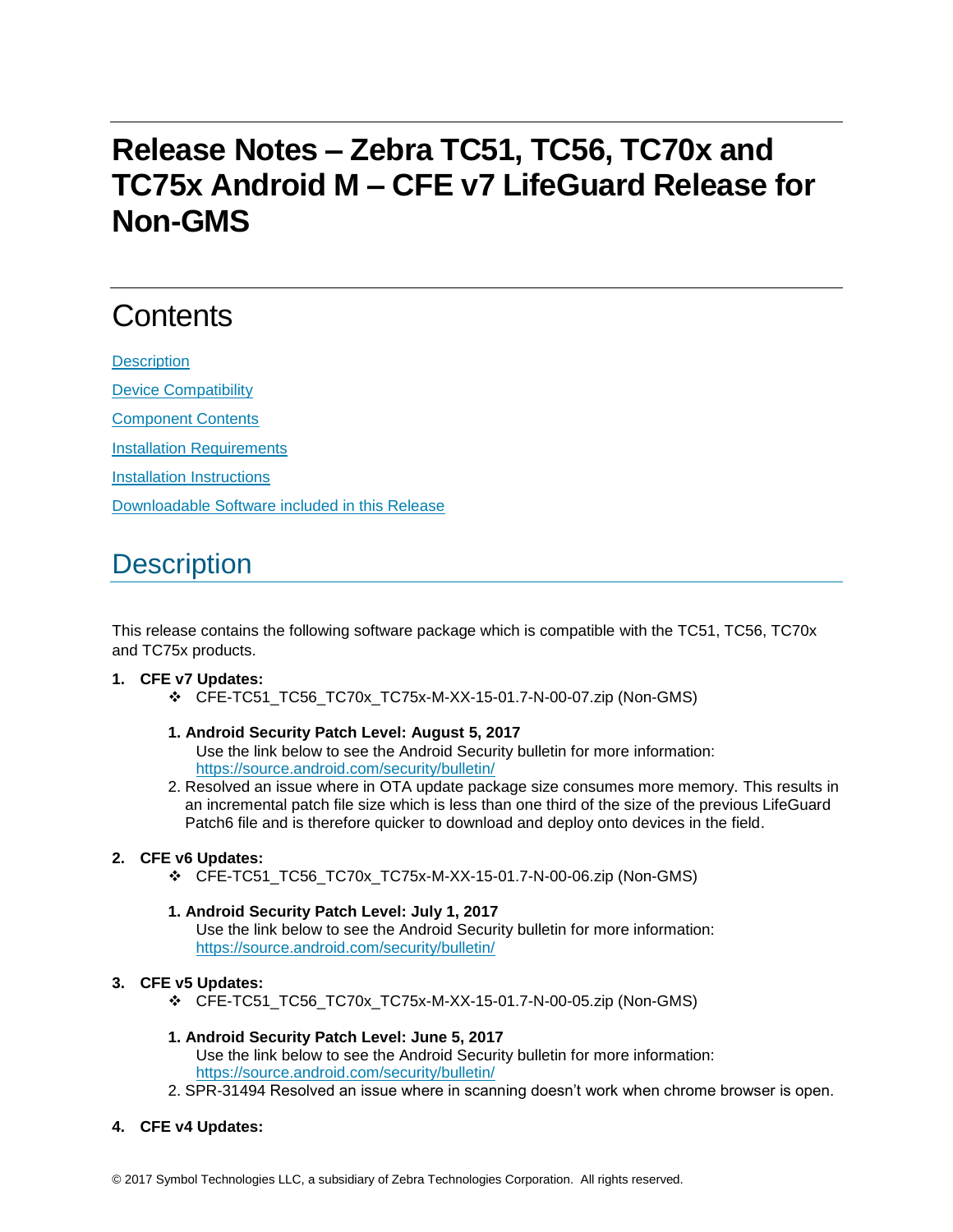- ❖ CFE-TC51\_TC56\_TC70x\_TC75x-M-XX-15-01.7-N-00-04.zip (Non-GMS)
- **1. Android Security Patch Level: May 5, 2017**
	- Use the link below to see the Android Security bulletin for more information: <https://source.android.com/security/bulletin/>
- 2. Resolved an issue where in Proximity sensor is not working correctly when using VoIP calls.
- 3. Added support to enter charge only mode when the battery temperature reaches  $47^{\circ}$ C.

#### **5. CFE v3 Updates:**

- ❖ CFE-TC51\_TC56\_TC70x\_TC75x-M-XX-15-01.7-N-00-03.zip (Non-GMS)
- 1. **Android Security Patch Level:** April 5, 2017 Use the link below to see the Android Security bulletin for more information: <https://source.android.com/security/bulletin/>
- 2. Resolved an issue where in conversion from GMS to Non-GMS OS v01-15-01.7 or vice versa would not work if CFE v2 OTA Incremental Package is already installed.
- 3. Resolved an issue where in patches can't be applied via external SD card when using MDM.
- 4. SPR 31092 Added support for regenerating the keystore master-key file after retry failure.
- 5. Already included the support for ATLAS\_P02\_AOSP\_15-01.7.zip Package 2 Incremental Update (Mandatory)

### <span id="page-1-0"></span>Device Compatibility

This software release has been approved for Android TC51, TC56, TC70x and TC75x Marshmallow Non-GMS models mentioned below.

| Device            | <b>Operating System</b> |
|-------------------|-------------------------|
| TC510K-2PAZU2P-US | <b>Android M</b>        |
| TC510K-2PAZU2P-A6 | <b>Android M</b>        |
| TC510K-2PAZU2P-IA | <b>Android M</b>        |
| TC510K-2PAZU4P-US | <b>Android M</b>        |
| TC510K-2PAZU4P-A6 | <b>Android M</b>        |
| TC510K-2PAZU4P-IA | <b>Android M</b>        |
| TC56CJ-2PAZU2P-A6 | <b>Android M</b>        |
| TC56DJ-2PAZU2P-A6 | <b>Android M</b>        |
| TC56DJ-2PAZU2P-BR | <b>Android M</b>        |
| TC56DJ-2PAZU2P-IA | <b>Android M</b>        |
| TC56DJ-2PAZU2P-TN | <b>Android M</b>        |
| TC56CJ-2PAZU4P-A6 | <b>Android M</b>        |
| TC56DJ-2PAZU4P-A6 | <b>Android M</b>        |
| TC56DJ-2PAZU4P-BR | <b>Android M</b>        |
| TC56DJ-2PAZU4P-IA | <b>Android M</b>        |
| TC700K-02B22B0US  | <b>Android M</b>        |
| TC700K-02B24B0US  | <b>Android M</b>        |
| TC700K-02B22B0A6  | <b>Android M</b>        |
| TC700K-02B24B0A6  | <b>Android M</b>        |
| TC75FK-22B22ADA6  | <b>Android M</b>        |
| TC75FK-22B24ADA6  | <b>Android M</b>        |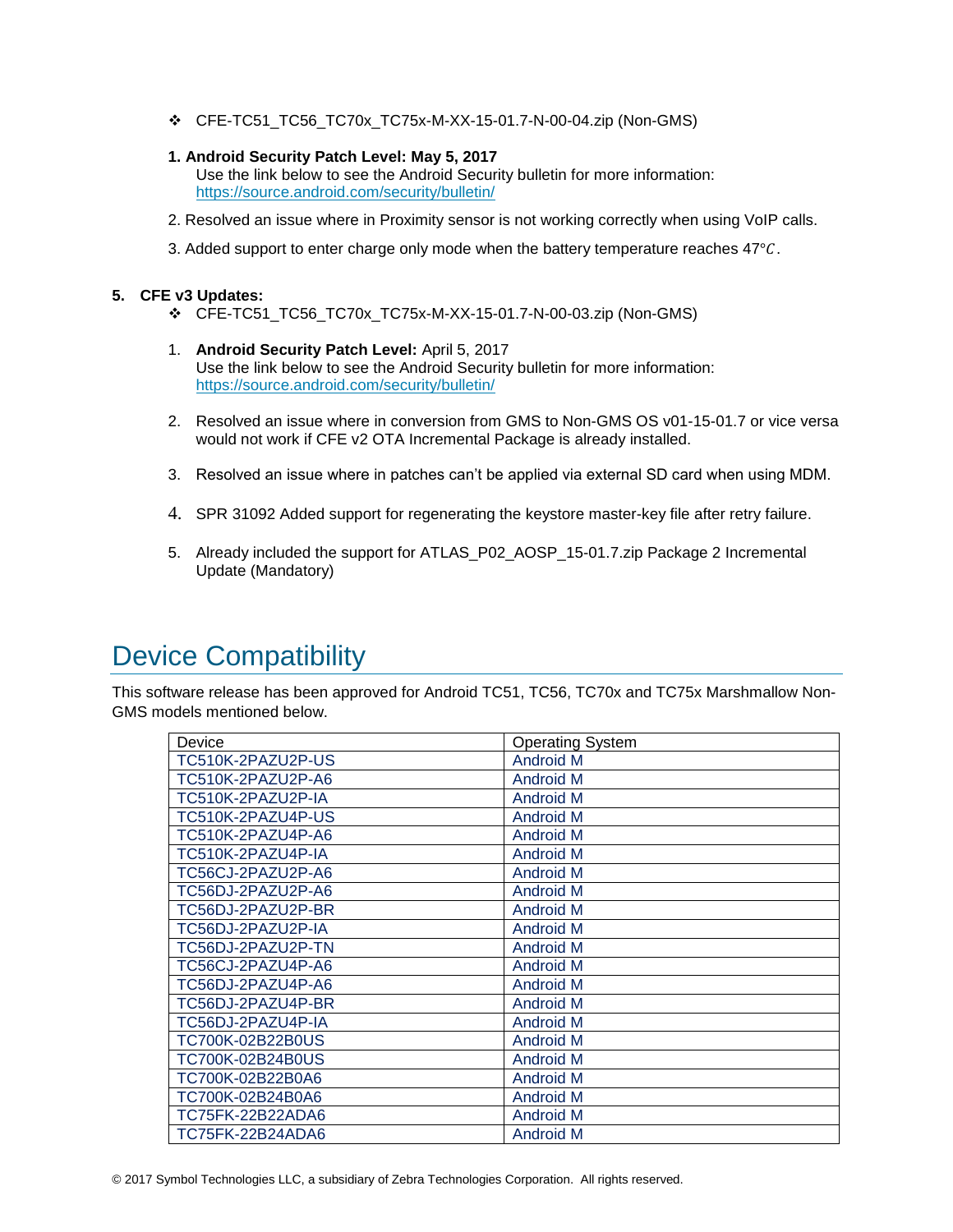| TC75FK-22B22ADBR | Android M |
|------------------|-----------|
| TC75FK-22B22ADIA | Android M |
| TC75FK-22B22ADID | Android M |
| TC75FK-22B22ADTN | Android M |
| TC75FK-22F22ADA6 | Android M |
| TC75FK-22B22ADTW | Android M |

### <span id="page-2-0"></span>Component Contents

| Component / Description     | Version                            |
|-----------------------------|------------------------------------|
| <b>Product Build Number</b> | 01-15-01.7-MN-00-PATCH007 (CFE v7) |
| Android Version             | 6.0.1                              |
| <b>WLAN</b>                 | FUSION BA 2 00.0.6.030 M           |

### <span id="page-2-1"></span>Installation Requirements

- ADB installed on the PC (including adb drivers)
- USB debugging turned ON (from Developer options)
- TC51/TC56/TC70x/TC75x has at least:
	- $\circ$  Version 01-15-01.7 build (GA)

### <span id="page-2-2"></span>Installation Instructions

BEFORE UPDATING THE OS IMAGE, EXTERNAL POWER MUST BE APPLIED TO THE TERMINAL VIA USB CHARGING CABLE OR CRADLE.

PLEASE ENSURE BATTERY LEVEL IS > 30%

### CFE software update procedure for TC51, TC56, TC70x and TC75x:

- 1. Plug the TC51/TC56/TC70x/TC75x into the USB & Charging Cable and then the Cable to the PC. If you have a Cradle with USB connectivity, connect it now.
- 2. You may need to pull down the top menu and if you see "USB for charging", touch it and then change it to "File transfers".
- 3. Open Command Prompt, run *"adb devices"* and check to see if you are able to see the device's serial number… If yes, proceed… if not you will need to get the PC set up with the proper drivers or install an External SD Card.
- 4. On device you will see "USB for Charging" USB applet popup, once connected to any windows PC, click on this and change to "File Transfer" this way your PC will see Internal Storage Folder of the Device.
	- a. *Note*: If you have an External SD Card installed, you can drag & drop the files on that card to perform the Recovery update that way… if not, continue with the ADB Sideload.
	- ❖ Download Image CFE-TC51\_TC56\_TC70x\_TC75x-M-XX-15-01.7-N-00-07.zip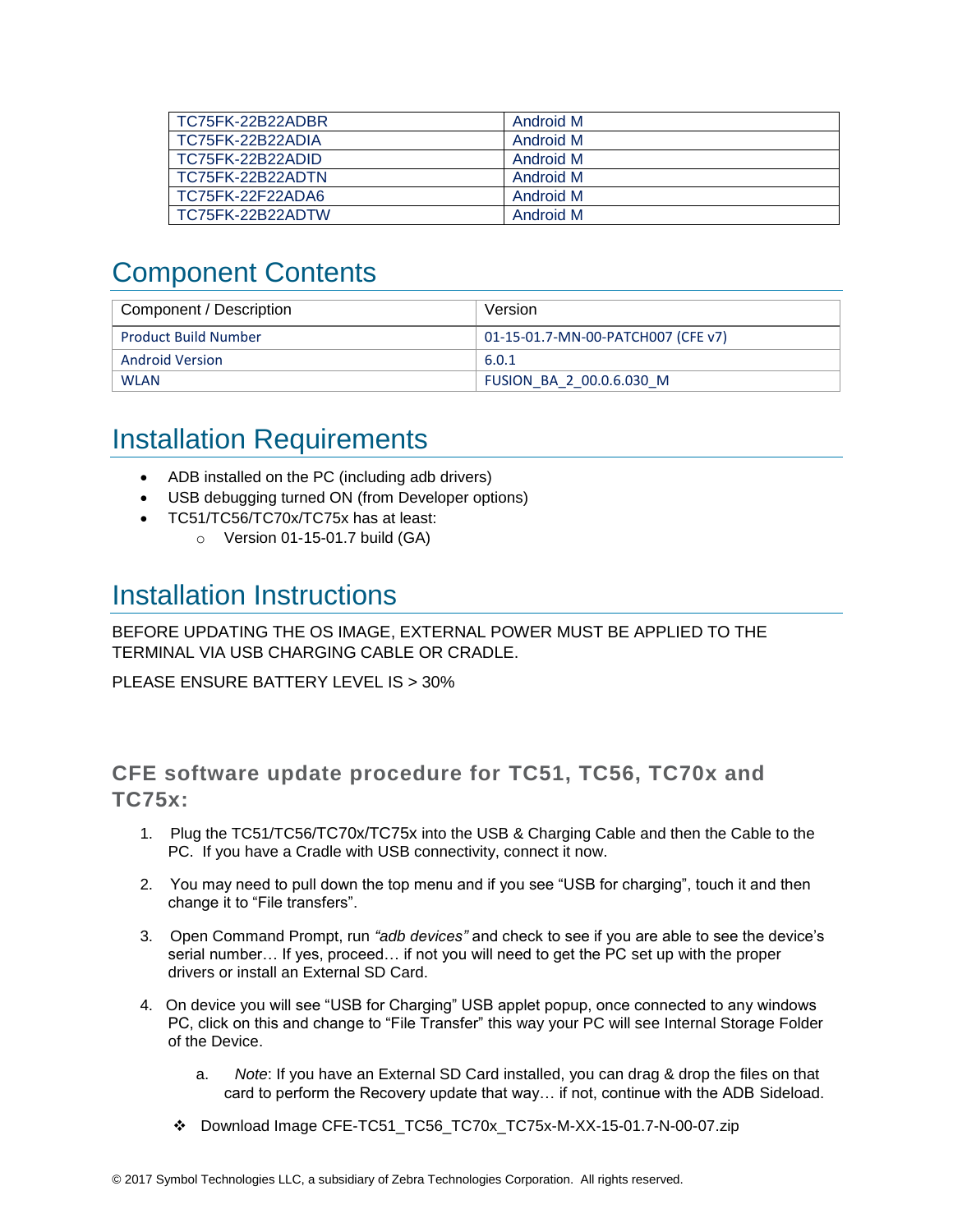- 5. Entering into Recovery Mode
	- a. Choice 1: In Command Prompt, type *"adb reboot recovery" and click enter*.
	- b. Choice 2:
		- Reset and hold PTT key
			- When Zebra Technologies logo appears on the screen Release the PTT Key
- 6. Your TC51/TC56/TC70x/TC75x will reboot and put you on the Android Recovery screen.
- 7. if applying update via Sideload Method
	- a. Use the Volume + and to highlight, *"Apply update from ADB"* and press the Power Key to select it
- 8. if applying update via External SD card
	- a. Use the Volume + and to highlight "Apply update from SD card" and press the Power Key to select it
	- b. Use the Volume + and to highlight package CFE-TC51\_TC56\_TC70x\_TC75x-M-XX-15- 01.7-N-00-07.zip and press the Power Key to select it.
	- c. Go to Step 10 once above steps are completed
- 9. With your Command Prompt open, type *"adb sideload" and add a space and then* drag and drop the CFE-TC51\_TC56\_TC70x\_TC75x-M-XX-15-01.7-N-00-07.zip on to it and click enter.
	- a. Your PC screen will show files being installed and a little blue horizontal progress bar on your device will show status… and after about 6 minutes it should be done and you should be back at the Android Recovery screen.
- 10. *"Reboot system now"* is highlighted. Press the Power Key to Reboot.
- 11. At the Home Screen, we need to verify that the BSP upgrade took place and set the Date & Time.
	- Go to "Settings" and scroll down to "About phone" and look at the "Build number". It should display "**01-15-01.7-MN-00-PATCH007 release keys**". Now you are on the correct BSP.
- 12. Now you are all set to use your **TC51/TC56/TC70x/TC75x**.

### <span id="page-3-0"></span>Downloadable Software Included in this Release

| <b>Filename</b>              | Description                                              |
|------------------------------|----------------------------------------------------------|
| CFE-TC51 TC56 TC70x TC75x-M- | OTA incremental CFE v7 update software for Non-GMS       |
| XX-15-01.7-N-00-07.zip       | build compatible for TC51, TC56, TC70x & TC75x products. |